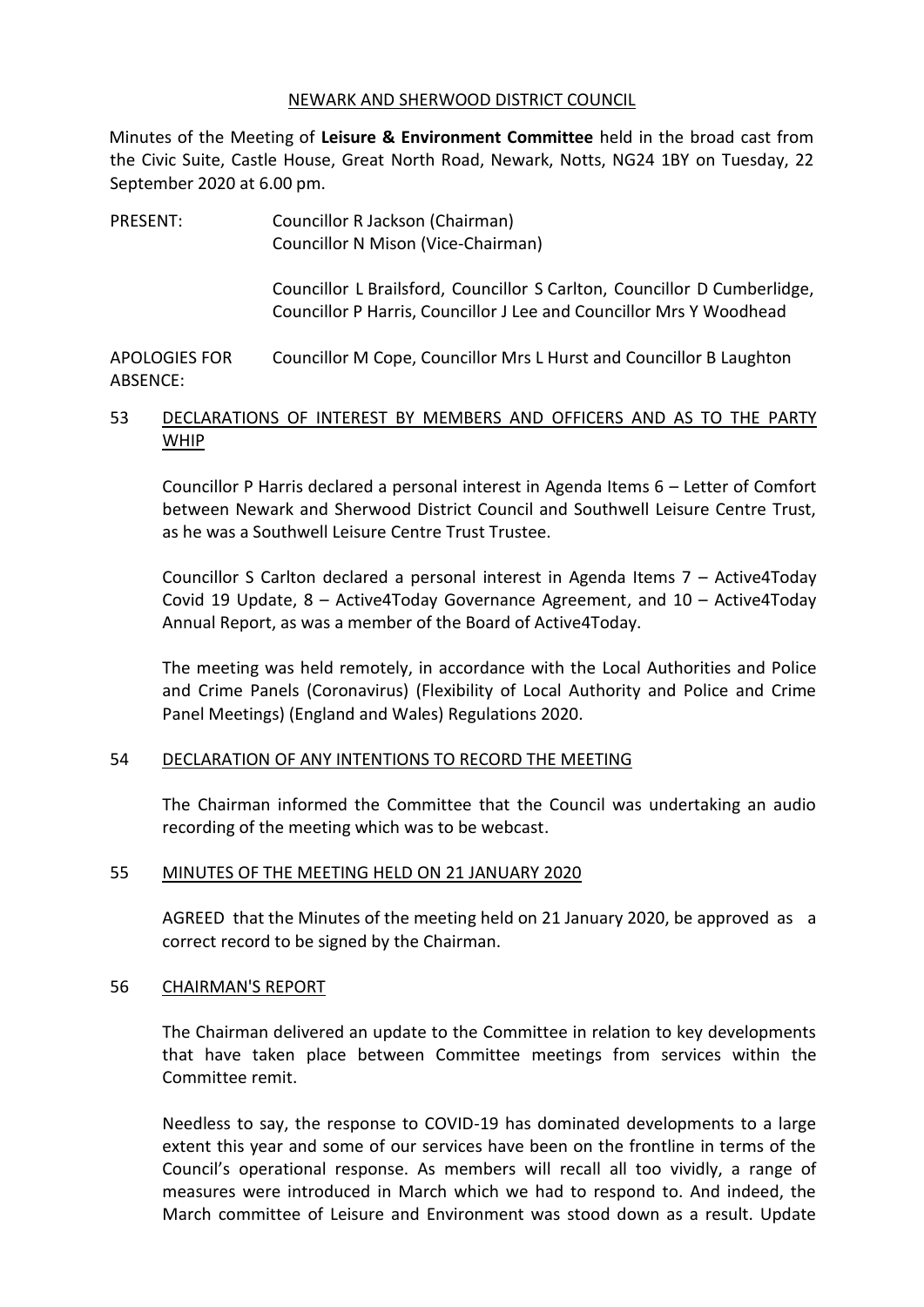reports and communications have been sent to members on the changes that took place so I don't propose to repeat what has already gone before.

But I do, however, want to pay tribute to all those who had the arduous task of interpreting rapidly moving guidance from the Government, to ensure Newark and Sherwood was able to help with mitigating the spread of Covid 19 and ensuring our staff who had to maintain critical services were able to do so safely. Only one recycling round per household was lost as the Council made the shift from three refuse collectors in a cab to two in order to comply with the two metre social distancing rule.

And whilst there was a knock on effect to garden recycling and bulky waste services as residual waste was prioritised, all services were reinstated by June 1. Indeed, I'm pleased to be able to inform members of the Committee that since the reinstatement of the garden recycling service, the Council has managed to generate an additional 1,400 customers to the service which is hugely positive in the circumstances.

As members will be aware, the Council's leisure centres were closed from March until August as part of the response to mitigating the spread of Covid-19. And there is a report later on the agenda in relation to Active4Today and what the impact has been so I won't go into any more detail now. But I do want to update members on the positive news that proposals for the new pool at the Dukeries Leisure Centre were approved by the Police and Finance Committee in June with planning permission for the development being granted in August. I'm delighted to inform you that work on the pool began in early September with the completed facility due for handover to Active4Today in the summer of next year. This is a hugely positive outcome for the people of Ollerton and its surrounds, and finds a much-needed solution to swimming pool access which this Committee is all too aware of.

I also want to update the Committee on the work that colleagues in Environmental Health have been playing in trying to prevent Newark going into a local lockdown which was a real possibility in early August. Members will be aware that the town was put on the Government watchlist as the number of cases per 100,000 over a seven day period exceeded 20 for a consistent period of time. Officers in environmental health worked with colleagues in public health to track and trace cases, as part of a major effort to prevent a wider community outbreak. As a result of their efforts, the community and local businesses, Newark saw a significant reduction in cases and came off the Government watchlist earlier this month.

As a result of Covid, however, some plans have not been able to progress as we would have liked or were anticipating. So, for example, the very much valued Days of Action programme has not been able to progress this year as planned. Days were due to take place in Southwell, Bilsthorpe and Clipstone, but these have had to be put on hold and I'm sure Committee members will understand why.

However, I'm assured by officers that Days of Action in those communities will be honoured as soon as the circumstances allow. Similarly, progress with the Council's anti-flytipping campaign, Not in Newark and Sherwood, has not progressed as was anticipated, as resources were diverted to prioritising the delivery of critical residual waste services and mitigating the local outbreak of Covid-19. But again, the plans have only been paused and a report updating members more fully on a revised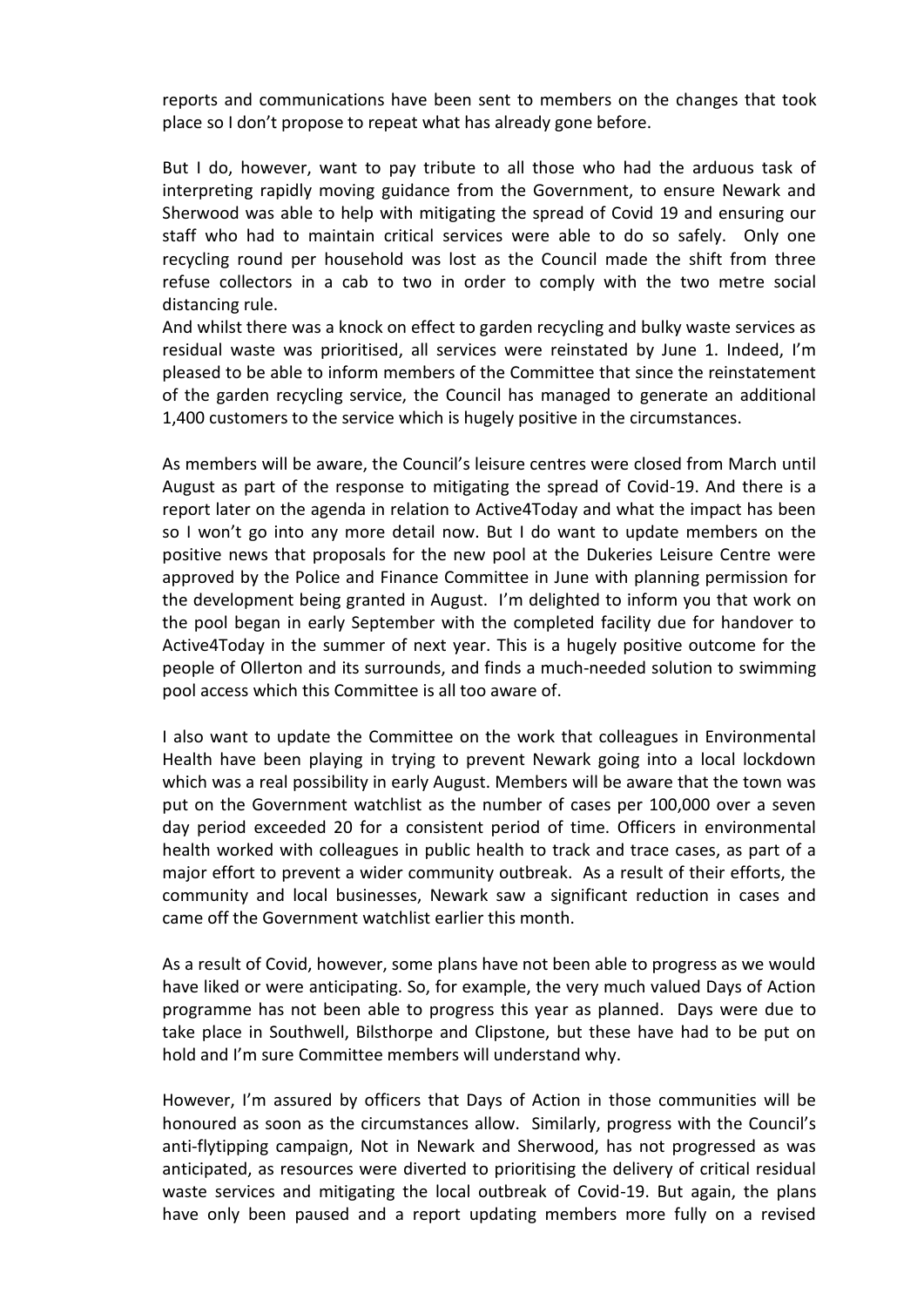programme will be brought to the committee cycle in November.

Finally, a financial report setting out how the budget has been affected by Covid is contained on the agenda so I won't go into any more detail here. I hope this update has been helpful and unless there are any questions, I would propose we move on to the next item on the agenda.

# 57 LETTER OF COMFORT BETWEEN NEWARK AND SHERWOOD DISTRICT COUNCIL AND SOUTHWELL LEISURE CENTRE TRUST

The Committee considered the report presented by the Business Manager - Financial Services, which sought Committee approval to enter into a letter of comfort between the District Council and Southwell Leisure Centre Trust (SLCT) in order to underwrite any potential cash flow losses the Trust had made as a result of COVID-19.

The Council's legal team had worked with Freeths, who were the legal advisors to SLCT, in order to draft a letter of comfort between the two organisations that safeguarded the Council's position whilst offering support to the Trust. The main provisions within the agreement stated that:

- The Council ensured that SLCT would have financial resources available of £220,000, once the Trust had utilised all of its reserves. The support available would be capped at a maximum of £220,000,
- Any support transferred to SLCT must be repaid within 24 months of the payment date,
- Any support transferred to SLCT would not incur any interest expenses for SLCT,
- Any support considered to be transferred must be evidenced satisfactorily in that the debt to SLCT existed and that SLCT did not have other funds available to pay such debts.

The term of the letter of comfort would be reviewed on a quarterly basis and the Council reserved the right to terminate this having considered the representations made by SLCT at each quarter end. The letter of comfort was appended to the report.

In discussion Members questioned why there was no interest attached to the loan, and whether it was likely that SLCT would need the use the loan from the Council. The Business Manager- Financial Services confirmed that, a prudent approach had been taken in relation to the amount, and, if approved by the Policy and Finance Committee, the loan would be available to SLCT to provide support but hopefully it would not be required.

AGREED (Unanimously) that a recommendation be made to the Policy and Finance Committee, for their approval, the request by SLCT for the Council to enter into a letter of comfort with it in order to safeguard its sustainability.

(After declaring an Interest, Councillor P Harris did not take part in the debate or vote on this item.)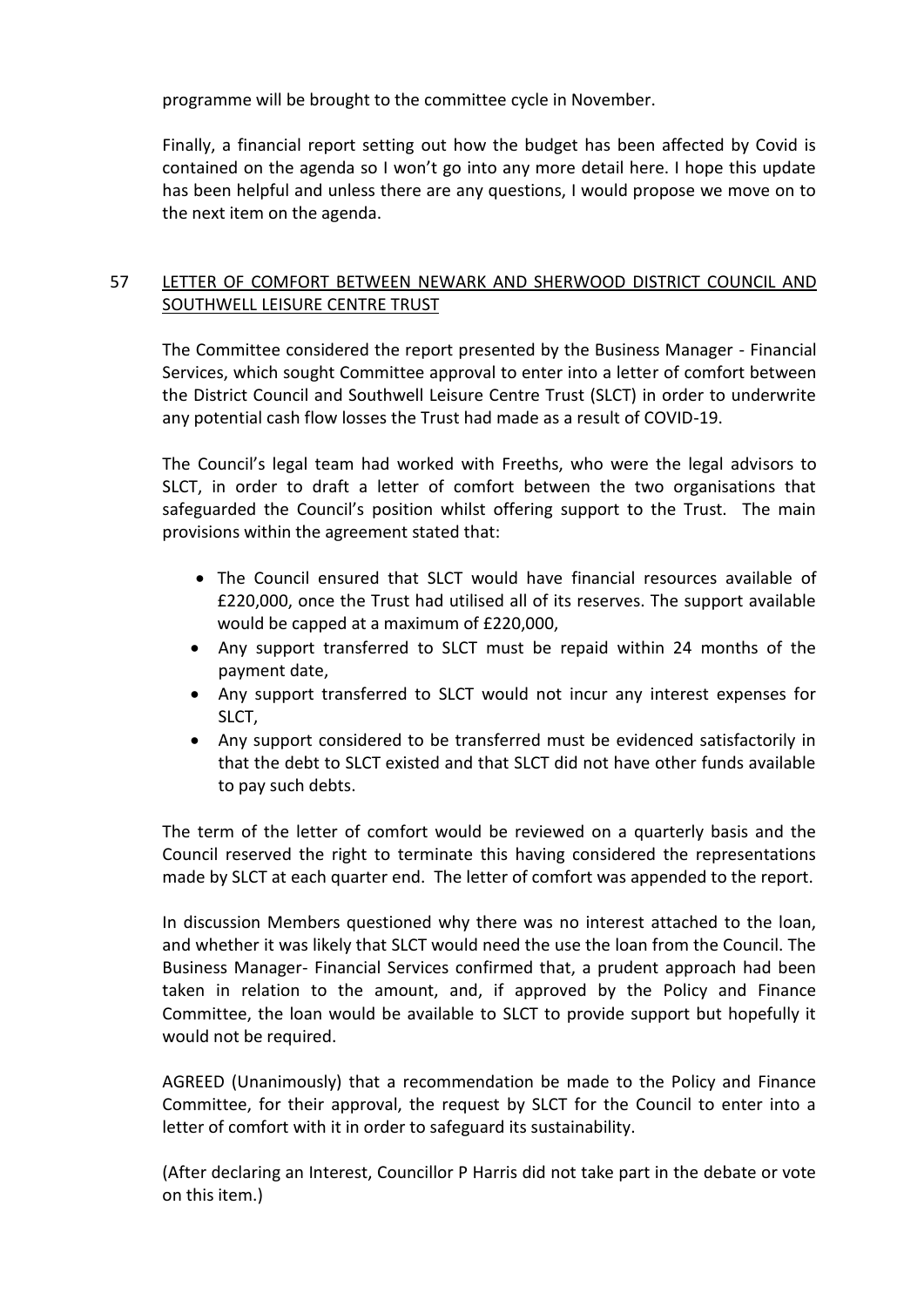### 58 ACTIVE4TODAY COVID-19 UPDATE COVER REPORT

The Committee considered the report presented by the Health Improvement and Community Relations Manager, which updated the Committee on the current position of Active4Today in relation to the impacts of Covid-19 actual and anticipated for the current year to  $31<sup>st</sup>$  August 2020.

The report proposed that the Company would use £0.200m of its reserves to support the estimated shortfall, which was currently being forecasted at £0.690m. The Company requested that the Council make provision within its finances to support the current estimated remaining deficit (currently estimated at £0.490m), which based on the forecasted financial modelling, would leave the Company in a balanced position. The Company would provide monthly updates to the Council's Senior Leadership Team, regarding the financial position of the Company and the level of deficit funding support required. The full amount of £0.490m would not be drawn down immediately and would be released based on need and as agreed at the monthly review meetings.

Members considered the report and it was clarified that whilst the majority of staff of Active4Today had been furloughed, the money received was to cover the wages of staff, not the loss of income for Active4Today. Southwell Leisure Centre Trust was not included in the financial support as it was not an asset held by the Council and as such was the subject of separate support through the Letter of Comfort, to be considered by the Policy and Finance Committee.

### AGREED (7 For, 1 Abstention) that:

- 1) the content of the Active4Today Covid-19 report be noted; and
- 2) a recommendation be submitted to the Policy and Finance Committee to approve the allocation of £0.490m from MHCLG Covid-19 funding grant to support Active4Today's additional management costs as a direct result of the impact of Covid-19 on its trading activity.

### 59 ACTIVE4TODAY GOVERNANCE AGREEMENT

The Committee considered the report presented by the Director – Governance and Organisational Development, which sought Member consideration and approval regarding the draft Governance Agreement between the Council and Active4Today.

A proposed Governance Agreement had been drafted for the Council by Anthony Collins Solicitors, based upon the version they prepared for the Council for its other company, Arkwood Developments Ltd. This provided the benefit of consistency of approach by the Council in its control and overview of its wholly owned companies. A copy of the draft document was attached, as Appendix A, to the report.

The document sought to provide greater clarity around governance arrangements: regulating the Council and Company's respective responsibilities around the operation and management of the Company and the relationship between both parties. It would secure greater transparency between the Council and the Company and reinforce the Council's role as shareholder. Included were provisions regarding the ability of the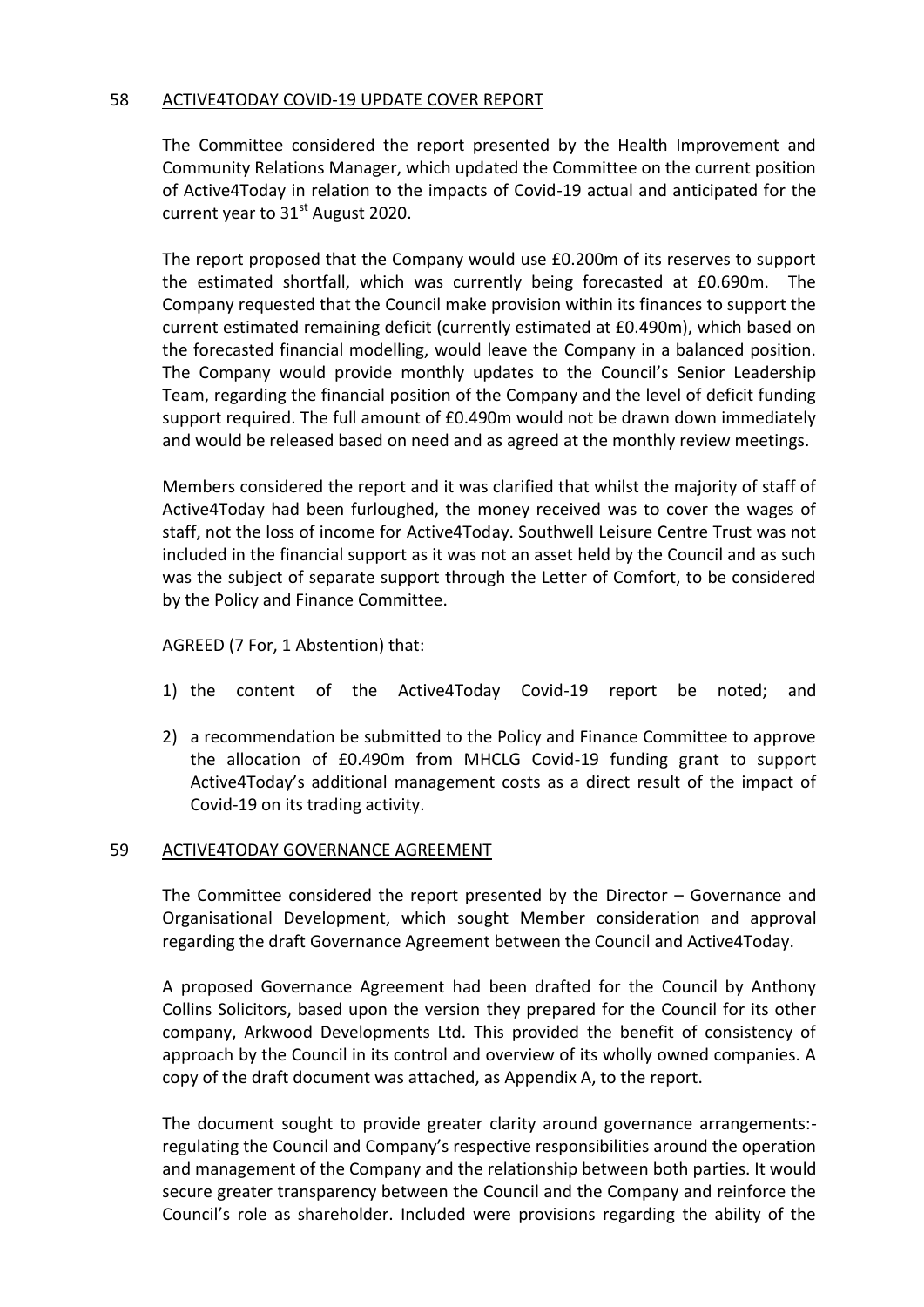Council to have a representative (who would not be a director of the Company) to attend the Company's board meetings as an observer; a requirement for the Company to provide full management accounts and financial forecasts to the Council; and those decisions that were specifically reserved for Council approval; etc. This mirrored the provisions that the Council already had in place for Arkwood Developments Ltd.

Subject to the consideration and approval of the draft governance document by the Committee, it was proposed that officers consult and negotiate with the Company to secure approval by the Board to enter into the Agreement.

AGREED ( 7 For, 1 Abstention) that:

- (a) the draft Governance Agreement, as appended to the report, be approved; and
- (b) Officers be authorised to consult and negotiate with the Board of Active4Today to secure the execution of the Agreement between the parties.

# 60 LEISURE AND ENVIRONMENT REVENUE AND CAPITAL FORECAST OUTTURN REPORT TO 31 MARCH 2021 AS AT 31 JULY 2020

The Committee considered the report presented by the Business Manager Financial Services, which compared the Revised Budgets for the period ending 31 March 2021 with the Projected Outturn forecast for the period, based on meetings with Financial Services staff and the appropriate Business Manager. These were based on four months' performance information on the Council's revenue and capital budgets, including: General Fund (GF) Revenue; and Capital Programme.

Appended to the report was the Policy & Finance report to be considered at the 24 September Policy & Finance Committee which detailed the forecast financial position to 31 March 2021 of the Council as at 31 July 2020.

The current position for the Council was an unfavourable variance of circa £0.574m- £0.774m. This was prior to any return funding from the Nottinghamshire Business Rates Pool, for which S151 Officers across the County were working to review the position.

The forecast outturn position for the Leisure & Environment Committee was an unfavourable variance of £0.185m. The main reasons for the variance were contained in Appendix A to the Policy and Finance Report.

AGREED (Unanimously) that the content of the report be noted.

### 61 ACTIVE4TODAY ANNUAL REPORT 2019/20

The Committee considered the report presented by the Health Improvement and Community Relations Manager which provided an update regarding the performance of Active4Today for the financial year ending 31 March 2020.

It was reported that the Company had traded positively in 2019/20. Company turnover had increased slightly by a modest 0.64% however, this should be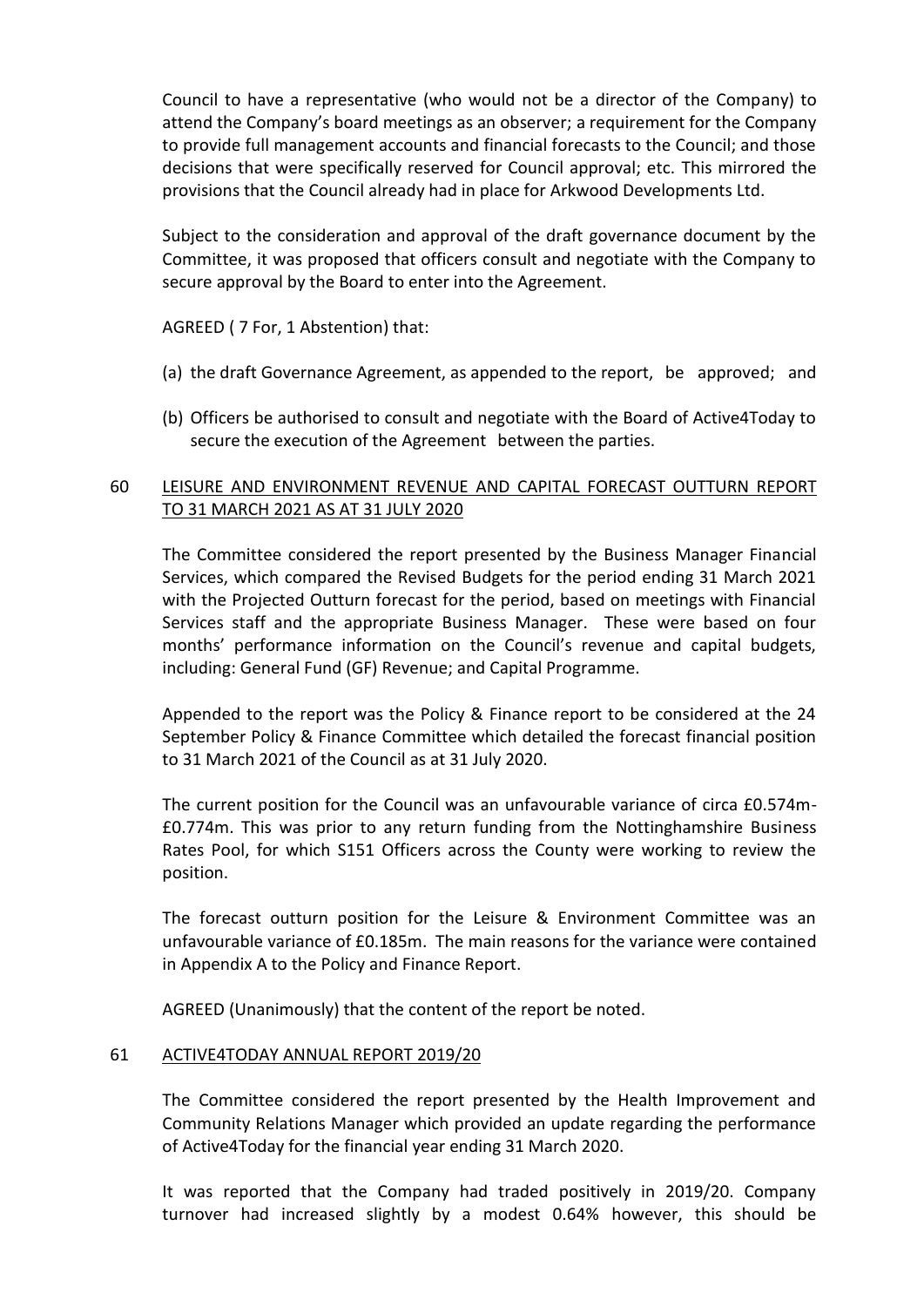considered positively in light of the challenges the Company encountered such as the loss of the swimming pool at the Dukeries Leisure Centre and more latterly the impact of Covid-19 which led to the closure of all sites to the public at the close of play on 17 March 2020. Accordingly, the efforts of the Company should be recognised in respect of its positive trading position despite these challenges, which were not within the control or influence of the Company.

During the period 1 April 2019 to 31 March 2020, the financial statements showed that the Company recorded a net operating deficit of £56,788 factoring in the full management fee payable by the Council of £121,220. It was noted, that £224,994 was spent on repairs and renewals on the Council's Assets and £223,548 was paid to the Council in support charges. The trading position moved from a small surplus of £22,453 down to a deficit of £3,311 which was a swing of £25,764 this was due to a combination of increased VAT charges and reduced turnover. Within the accounts the provision for pension deficit was now shown as a net liability in the Balance sheet and was in accordance with generally accepted accounting treatment. The Company's earmarked usable reserves, as at 31 March 2020 stood at £396,819 a decrease of £3,310 on the balances held at 31 March 2019.

It was reported that Members further agreed at the 19 November 2019 Leisure and Environment Committee to review the payment mechanism within the Service Contract so that there was single payment mechanism either to or from the Company, with no separate clause for sharing in the 'operating surplus of the Company'. Under normal operating circumstances that approach would be appropriate, however, the onset and subsequent impact of Covid-19 caused significant financial challenges for the Company and it was agreed by Policy and Finance Committee, under Urgent Delegation Powers, on 24 April 2020 to release the retained 50% management fee for 2019/20 and the first instalment of the management fee for 2020/21 (£60,610) and the management fee to provide strategic support to Southwell Leisure Centre Trust (£80,850) to ease cash flow and to reduce anticipated financial hardships that an extended closure would cause the Company.

Appended to the report was the following information: The 2019/20 Annual Management Report provided by Active4Today; Active4Today Directors' Report and Financial Statements outlining the period of trading; Active4Today Key Performance Indicators 2019-20; and an overview of sports development activities.

AGREED (7 for, 1 Abstention) that:

- 1) the positive performance of Active4Today in 2019/20, be noted;
- 2) the operating agreement between the Council and the Company was under review and any significant changes to the agreement be brought to a future meeting of the Committee;
- 3) the impacts of Covid-19 on the Company's performance would be closely monitored and proposals to support the Company through the pandemic would be brought to a future meeting of the Committee; and
- 4) the proposed reported Key Performance Indicators be noted.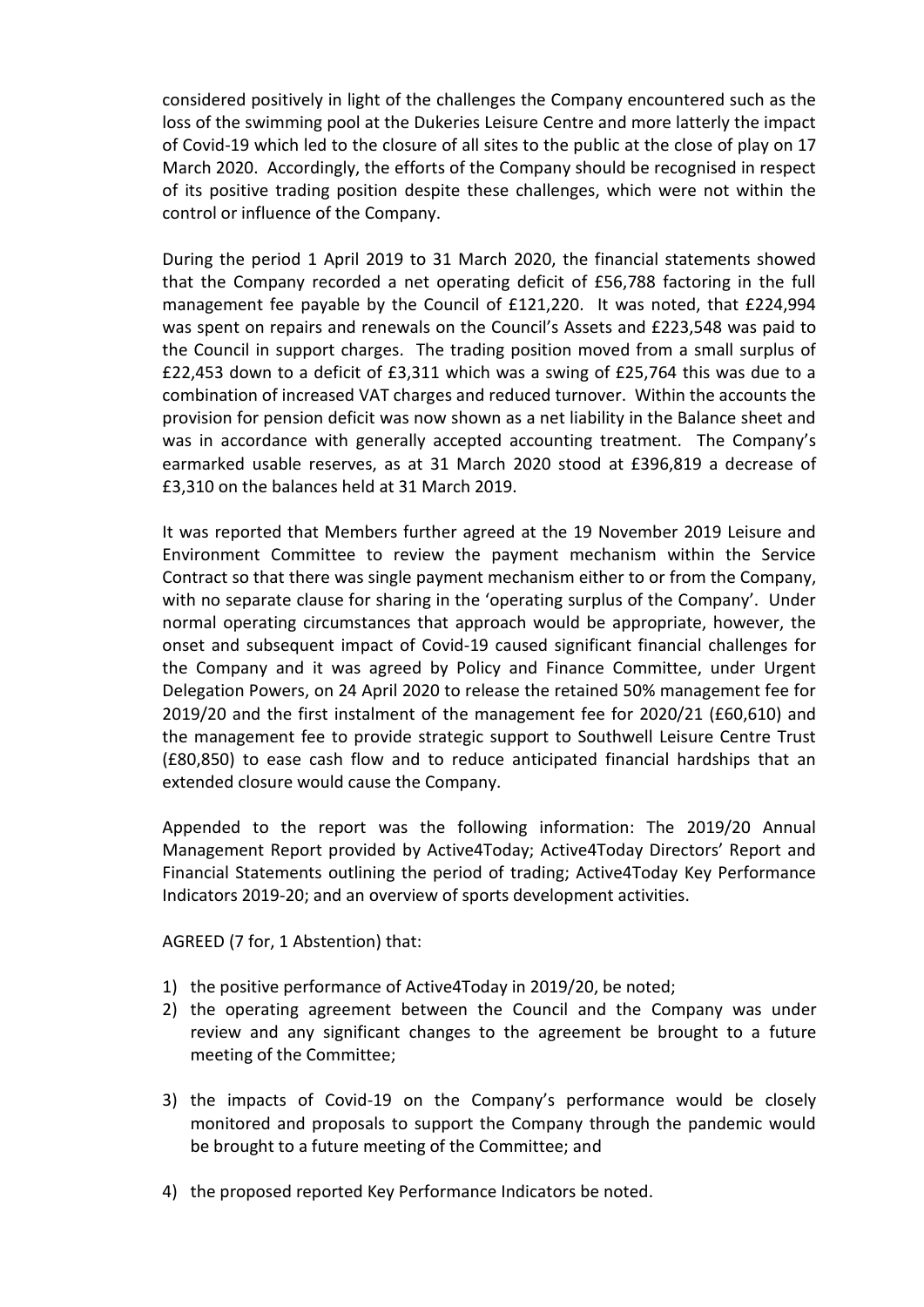### 62 RESPONSE TO RECYCLING PETITION

The Committee considered the report presented by the Business Manager – Environmental Services, which updated Members regarding a petition the Council received at the end of the year 2019, organised by a resident of North Muskham. The resident was extremely active in the local community and was a keen advocate of recycling and environmental issues. The concerns raised aligned with the Council's stance on climate change. Although the petition did not reach the required levels of support to be heard at Full Council, Officers considered that it was important to bring it to the attention of Members as it highlighted some of the issues the Council faced and the views of many residents. The full text of the petition was included as an appendix to the report. The actions that had been taken in response to the concerns raised were also contained within the report.

Members considered the petition and the Council's response, and urged Officers to work where they could to improve recycling rates and facilities within the District.

AGREED (Unanimously) that Members note the petition and acknowledge the actions taken and that there was a desire within the community to improve recycling services.

#### 63 ENVIRONMENTAL SERVICES STRATEGY AND PROJECT UPDATE

The Committee considered the report presented by the Environmental Services Business Manager, which provided Members with an overview of the Environmental Services Strategy, the background to its development, and an update on Environmental Services Projects.

It was reported that there were 7 key objectives outlined in the strategy and the full document lists a number of actions which were aimed to deliver on each one. These objectives were:

- 1. To improve the district's recycling rate with the aim of maximising recycling Percentage;
- 2. Work with communities and partners to 'Green' Newark and Sherwood delivering district wide programmes focusing on tree planting and protecting and enhancing the district's natural environment;
- 3. Making Newark and Sherwood 'Clean' with a focus on areas in need by conducting targeted activity in identified communities and tackling key issues;
- 4. Work with our communities to create social capital in the 'Green' and 'Clean' agendas and encourage engagement with Environmental Services;
- 5. Engage with communities to deliver behaviour change through education and enforcement including campaigns;
- 6. Work with key colleagues within the Council to reduce Newark and Sherwood District Council's carbon footprint to offset the impact of Climate Change; and
- 7. Maximise resources within the unit through efficiencies and commercialisation with the aim any additional resource being reinvested into greening initiatives and service improvements.

The project to realign and invest in Environmental Services commenced in September 2019 and aimed to realign and refocus the service towards effective delivery of the Community Plan. The report provided an overview of the work done within the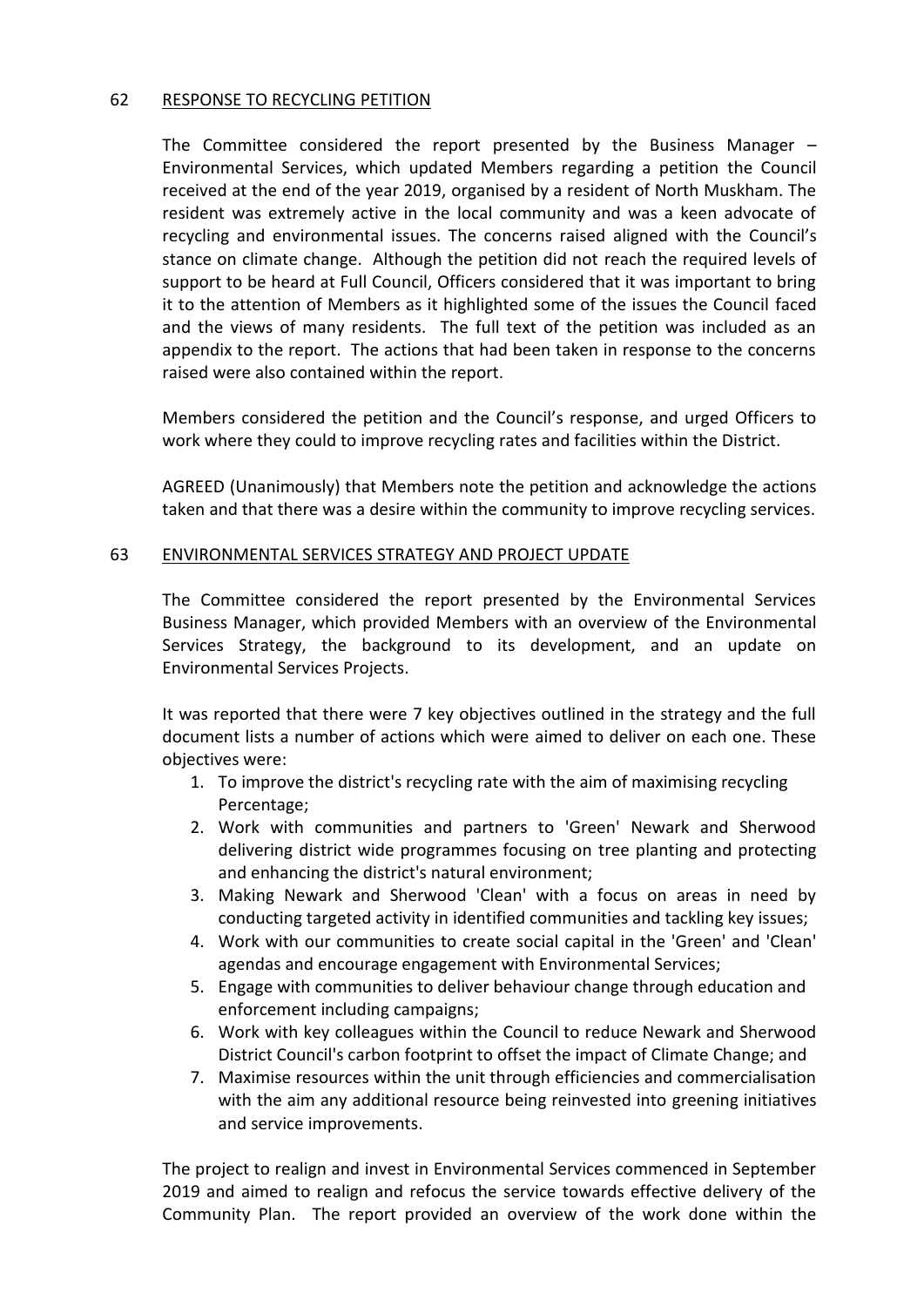project and complimented the Strategy.

## AGREED (Unanimously) that:

- 1) that Members note the information contained in the strategy and provide their approval and support: and
- 2) that the progress made in the development of Environmental Services be noted.

## 64 PROGRESS REPORT NEWARK & SHERWOOD YMCA COMMUNITY AND ACTIVITY VILLAGE

The Committee considered the report presented by the Health Improvement and Community Relations Manager which provided an update report in respect of building progress at the YMCA Newark and Sherwood Community and Activity Village.

Members were delighted that residents of the District would have access to world class facilities, and expressed their hope that local residents would access the facility using alternative active modes of transport.

AGREED (Unanimously) that the progress report be noted.

#### 65 ANNUAL REVIEW OF EXEMPT REPORTS

The Committee considered the report of the Chief Executive listing the exempt items considered by the Committee for the period 5 March 2019 to date.

The Committee agreed that the report considered on the 19 November 2019, relating to, 'Proposed expansion of the fitness suite and consideration of alternative management arrangements at Southwell Leisure Centre – update', should remain confidential.

AGREED (6 For, 1 Against) that the report considered on 19 November 2019, relatin to, 'Proposed expansion of the fitness suite and consideration of alternative management arrangements at Southwell Leisure Centre - update', shoul remain confidential.

### 66 URGENCY ITEMS TAKEN DURING COVID-19 PANDEMIC

The Committee noted the urgency item decisions which had been taken to date during the Covid 19 Pandemic. The urgency items was taken in respect of the following:

(i) Payment of Management Fees to Active4Today

- (ii) Newark Cattle Market
- (ii) Reinstatement of Garden Recycling Services
- (iv) Car Parking Charges Review Covid-19